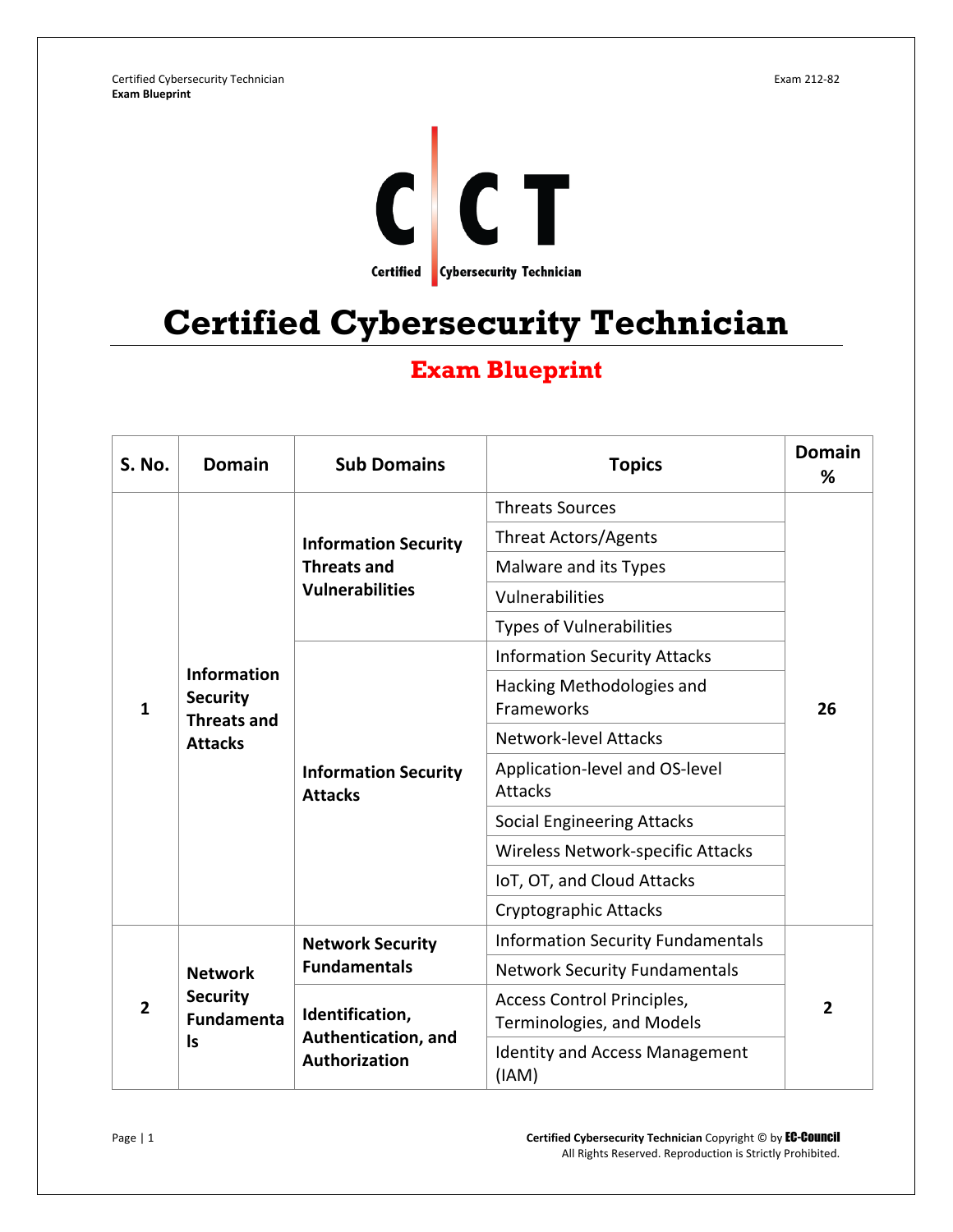Certified Cybersecurity Technician Exam 212-82 **Exam Blueprint**

|   |                                                                        | <b>Network Security</b><br>Controls -<br><b>Administrative</b><br><b>Controls</b> | Regulatory Frameworks, Laws, and<br>Acts                         |    |
|---|------------------------------------------------------------------------|-----------------------------------------------------------------------------------|------------------------------------------------------------------|----|
|   |                                                                        |                                                                                   | <b>Information Security Governance</b><br>and Compliance Program |    |
|   |                                                                        |                                                                                   | Design and Develop Security Policies                             |    |
|   |                                                                        |                                                                                   | Type of Security and Awareness<br><b>Training</b>                |    |
|   |                                                                        | <b>Network Security</b><br><b>Controls - Physical</b><br><b>Controls</b>          | <b>Physical Security</b>                                         |    |
|   |                                                                        |                                                                                   | <b>Physical Security Controls</b>                                |    |
|   |                                                                        |                                                                                   | <b>Workplace Security</b>                                        |    |
|   |                                                                        |                                                                                   | <b>Environmental Controls</b>                                    |    |
|   |                                                                        |                                                                                   | <b>Network Security Protocols</b>                                |    |
|   |                                                                        |                                                                                   | <b>Network Segmentation</b>                                      | 28 |
|   | <b>Network</b>                                                         |                                                                                   | Types of Firewalls and their Role                                |    |
| 3 | <b>Security</b><br><b>Controls</b>                                     | <b>Network Security</b><br><b>Controls - Technical</b><br><b>Controls</b>         | Types of IDS/IPS and their Role                                  |    |
|   |                                                                        |                                                                                   | <b>Types of Honeypots</b>                                        |    |
|   |                                                                        |                                                                                   | <b>Types of Proxy Servers</b>                                    |    |
|   |                                                                        |                                                                                   | <b>Fundamentals of VPN</b>                                       |    |
|   |                                                                        |                                                                                   | <b>Other Network Security Controls</b>                           |    |
|   |                                                                        |                                                                                   | Load Balancing                                                   |    |
|   |                                                                        |                                                                                   | Antivirus/Anti-malware Software                                  |    |
|   |                                                                        | <b>Network Security</b><br><b>Assessment</b><br><b>Techniques and Tools</b>       | <b>Threat Hunting</b>                                            |    |
|   |                                                                        |                                                                                   | Threat Intelligence Feeds and<br>Sources                         |    |
|   |                                                                        |                                                                                   | <b>Vulnerability Assessment</b>                                  |    |
|   |                                                                        |                                                                                   | <b>Ethical Hacking</b>                                           |    |
|   |                                                                        |                                                                                   | <b>Penetration Testing</b>                                       |    |
|   |                                                                        |                                                                                   | <b>Configuration Management and</b><br>Asset Management          |    |
|   | <b>Application</b><br><b>Security and</b><br>Cloud<br><b>Computing</b> | <b>Application Security</b>                                                       | Secure Application Design and<br>Architecture                    | 4  |
| 4 |                                                                        |                                                                                   | Software Security Standards,<br>Models, and Frameworks           |    |
|   |                                                                        |                                                                                   | Secure Application, Development,<br>Deployment, and Automation   |    |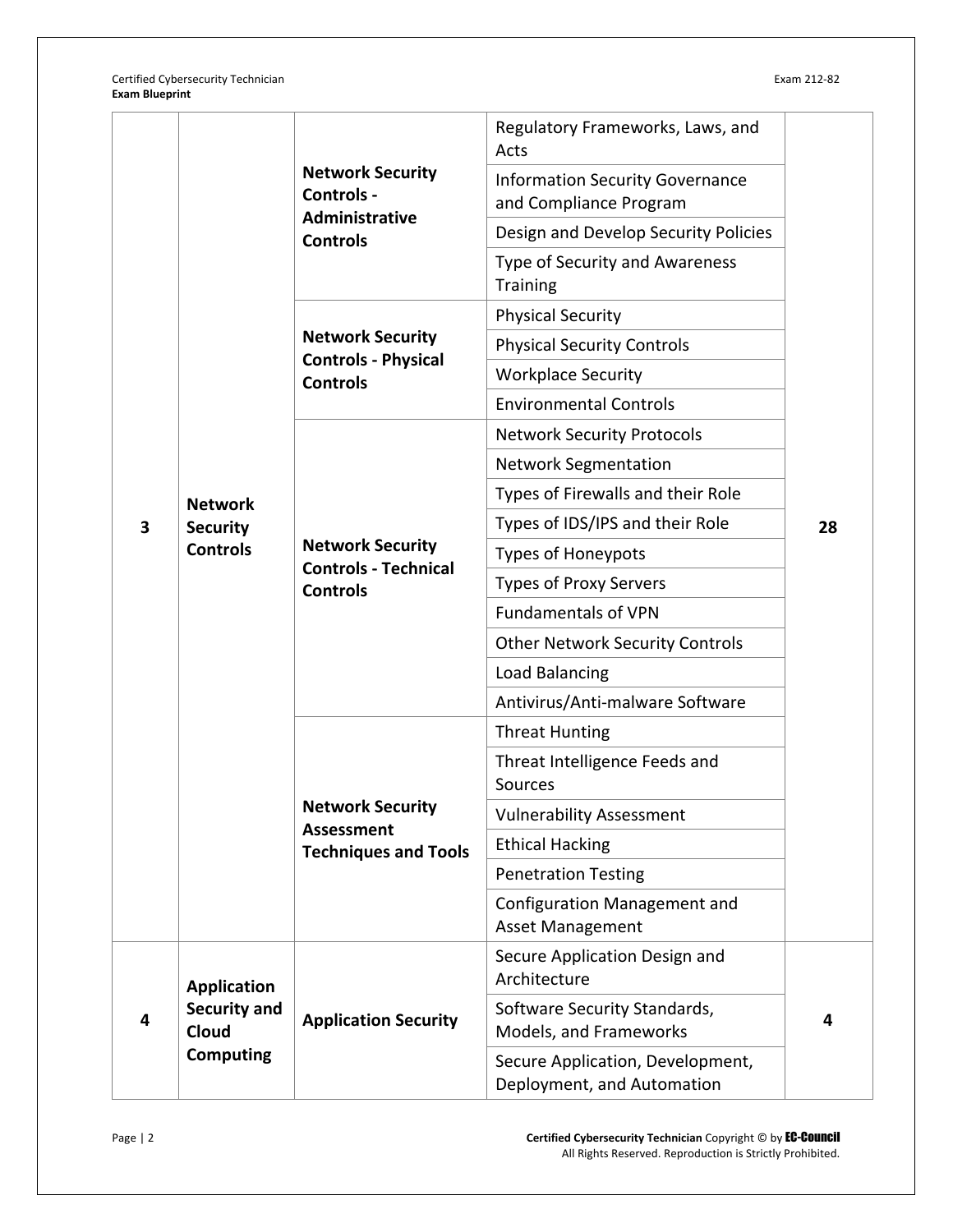Certified Cybersecurity Technician Exam 212-82 **Exam Blueprint**

|   |                                                     |                                                     | <b>Application Security Testing</b><br><b>Techniques and Tools</b>                                  |    |
|---|-----------------------------------------------------|-----------------------------------------------------|-----------------------------------------------------------------------------------------------------|----|
|   |                                                     | <b>Virtualization and</b><br><b>Cloud Computing</b> | Virtualization Essential Concepts and<br><b>OS Virtualization Security</b>                          |    |
|   |                                                     |                                                     | <b>Cloud Computing Fundamentals</b>                                                                 |    |
|   |                                                     |                                                     | <b>Cloud Security and Best Practices</b>                                                            |    |
|   |                                                     |                                                     | Wireless Network Fundamentals                                                                       |    |
|   |                                                     | <b>Wireless Network</b><br><b>Security</b>          | <b>Wireless Network Encryption</b><br>Mechanisms                                                    |    |
|   |                                                     |                                                     | <b>Wireless Network Authentication</b><br>Methods                                                   |    |
|   |                                                     |                                                     | <b>Wireless Network Security Measures</b>                                                           |    |
|   |                                                     | <b>Mobile Device</b><br><b>Security</b>             | <b>Mobile Device Connection Methods</b>                                                             |    |
| 5 | <b>Wireless</b><br><b>Device</b><br><b>Security</b> |                                                     | Mobile Device Management<br>Concepts                                                                | 11 |
|   |                                                     |                                                     | Common Mobile Usage Policies in<br>Enterprises                                                      |    |
|   |                                                     |                                                     | <b>Security Risks and Guidelines</b><br>Associated with Enterprises Mobile<br><b>Usage Policies</b> |    |
|   |                                                     |                                                     | <b>Enterprise-level Mobile Security</b><br><b>Management Solutions</b>                              |    |
|   |                                                     |                                                     | <b>General Security Guidelines and Best</b><br><b>Practices on Mobile Platforms</b>                 |    |
|   |                                                     | <b>IoT and OT Security</b>                          | IoT Devices, Application Areas, and<br><b>Communication Models</b>                                  |    |
|   |                                                     |                                                     | Security in IoT-enabled<br>Environments                                                             |    |
|   |                                                     |                                                     | OT Concepts, Devices, and Protocols                                                                 |    |
|   |                                                     |                                                     | Security in OT-enabled<br>Environments                                                              |    |
| 6 | Data<br><b>Security</b>                             | Cryptography                                        | <b>Cryptographic Security Techniques</b>                                                            | 10 |
|   |                                                     |                                                     | Cryptographic Algorithms                                                                            |    |
|   |                                                     |                                                     | Hash Functions and Cryptography<br>Tools                                                            |    |
|   |                                                     |                                                     | PKI and Certificate Management<br>Concepts                                                          |    |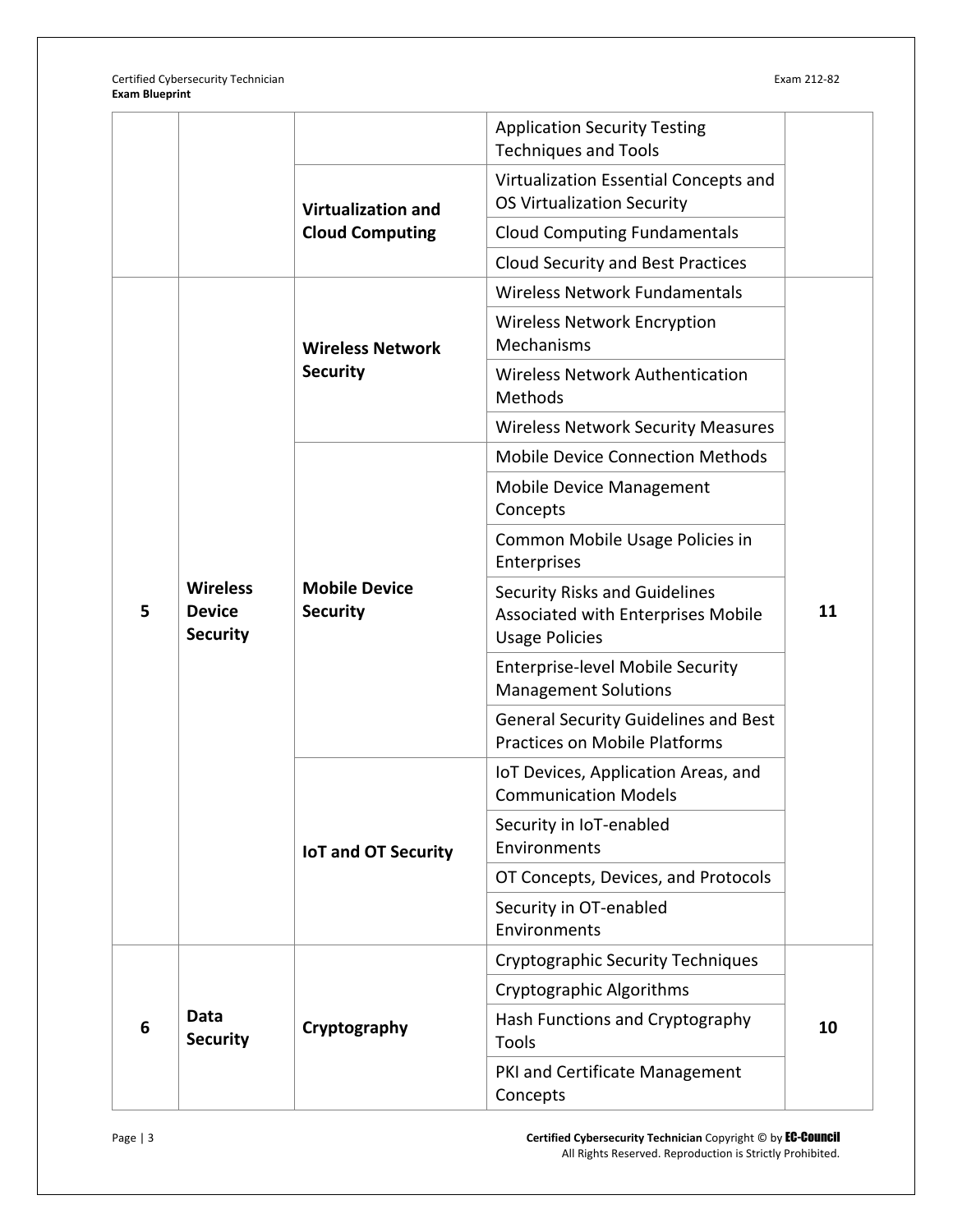|   |                                                      |                                                                 | Other Applications of Cryptography                                                        |    |
|---|------------------------------------------------------|-----------------------------------------------------------------|-------------------------------------------------------------------------------------------|----|
|   |                                                      | <b>Data Security</b>                                            | Data Security                                                                             |    |
|   |                                                      |                                                                 | <b>Data Security Controls</b>                                                             |    |
|   |                                                      |                                                                 | Data Backup, Retention, and<br>Destruction                                                |    |
|   |                                                      |                                                                 | Data Loss Prevention                                                                      |    |
|   |                                                      | <b>Network</b>                                                  | <b>Network Troubleshooting</b>                                                            |    |
|   |                                                      | Troubleshooting                                                 | <b>Troubleshooting Basic Network</b><br>Issues using Utilities and Tools                  | 11 |
|   |                                                      |                                                                 | <b>Network Traffic Monitoring</b>                                                         |    |
|   | <b>Network</b><br><b>Monitoring</b><br>and Analysis  | <b>Network Traffic</b><br><b>Monitoring</b>                     | <b>Baseline Traffic Signatures for</b><br>Normal and Suspicious Network<br><b>Traffic</b> |    |
| 7 |                                                      |                                                                 | <b>Network Monitoring for Suspicious</b><br><b>Traffic</b>                                |    |
|   |                                                      |                                                                 | <b>Logging Concepts</b>                                                                   |    |
|   |                                                      | <b>Network Logs</b><br><b>Monitoring and</b><br><b>Analysis</b> | Log Monitoring and Analysis on<br><b>Windows Systems</b>                                  |    |
|   |                                                      |                                                                 | Log Monitoring and Analysis on<br>Linux                                                   |    |
|   |                                                      |                                                                 | Log Management Tools                                                                      |    |
|   | <b>Incident and</b><br><b>Risk</b><br>Managemen<br>t | <b>Incident Response</b>                                        | Incident Response                                                                         | 8  |
|   |                                                      |                                                                 | Role of First Responder in Incident<br>Response                                           |    |
|   |                                                      |                                                                 | Incident Handling and Response<br>Process                                                 |    |
|   |                                                      | <b>Computer Forensics</b>                                       | <b>Computer Forensics</b>                                                                 |    |
| 8 |                                                      |                                                                 | <b>Digital Evidence</b>                                                                   |    |
|   |                                                      |                                                                 | Roles and Responsibilities of a<br>Forensic Investigator                                  |    |
|   |                                                      |                                                                 | <b>Forensic Investigation Process</b>                                                     |    |
|   |                                                      |                                                                 | <b>Forensic Investigation Phases</b>                                                      |    |
|   |                                                      |                                                                 | Digital Evidence Sources to Support<br>Forensic Investigation                             |    |
|   |                                                      |                                                                 | Collecting the Evidence                                                                   |    |
|   |                                                      |                                                                 | Securing the Evidence                                                                     |    |

Page | 4 **Certified Cybersecurity Technician** Copyright © by EC-Council All Rights Reserved. Reproduction is Strictly Prohibited.